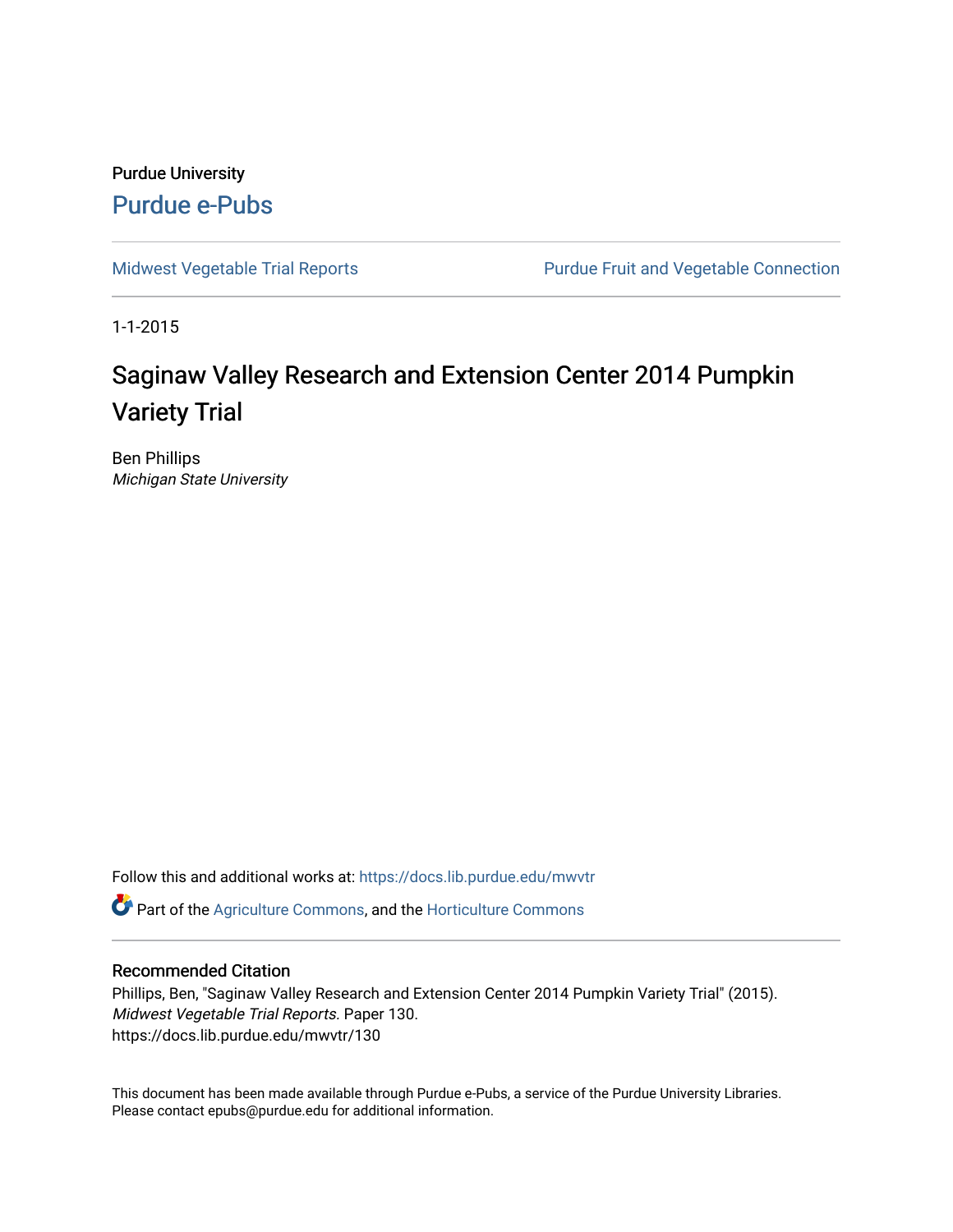# **Saginaw Valley Research and Extension Center 2014 Pumpkin Variety Trial**

#### **Ben Phillips Michigan State University Extension One Tuscola St., Saginaw, MI 48607 Office: (989) 758-2502 Email: [phill406@msu.edu](mailto:phill406@msu.edu)**

**Editor's note:** *This report was revised in May 2015, after the original publication of January 2015.* 

A carving jack-o-lantern pumpkin variety trial was planted at the Saginaw Valley Research and Extension Center (3775 S. Reese Road, Frankenmuth, MI 48734). Harris Seeds, Hollar Seeds, Veseys, and Johnny's Selected Seeds generously donated publicly available carving jack-olantern pumpkin seeds to the trial. This trial did not use fungicidal or insecticidal protectants. However, a disease- and insect-managed trial was replicated along with an additional 12 varieties at Ohio State University (Thom Harker) and West Virginia University (Lewis Jett), under the coordination of Brad Bergefurd (OSU).

The 60 randomized plots consisted of six replications of 10 pumpkin varieties planted 14 to a plot (Table 1). Curbit (3 pt/a) and urea (60 lb N/a) were applied to the disked field approximately two weeks before planting. The soil type was a Tappan-Londo loam with a poor-moderate drainage classification, typical of the growing region of Michigan's Saginaw Valley.

On June 9, 2014, pumpkins were hand-planted in two rows per plot, 27 feet long and 5 feet apart, with a 5-foot break (east-west) between varieties. Seagulls were a major problem at this time, and resulted in 30-70% loss of seed in plots. Gladiator, Cronus, Mustang, and Rockstar pumpkin plots were the most affected by this bird. On June 16 and 23, a survey evaluated the extent of the eaten seeds, and pumpkins were replanted as necessary. On June 30, a final attempt was made to replant plots, and fresh seeds were protected with partially buried Styrofoam bowls. The bowls were removed on July 16, and the final emergence tally was conducted on July 23. Plots were hoed on July 17, and August 4.

On August 22, the plots were evaluated for presence or absence of foliar diseases. Plants suffering from root rot and wilt were removed from the trial and subtracted from the final emergence tally. By this date, most plots had obvious signs of powdery mildew, and they were rated on a 0-2 scale (0=absent, 1=present, 2=infested).

All pumpkins from all plots were harvested on September 17 and 18 and measurements were taken on the same days as each respective harvest. These were days 100 and 101 from the first planting date, which fell between the shortest and longest predicted maturity time for the varieties in the trial (83-115 days). Fruit were individually weighed and rated for the presence or absence of powdery mildew on the handle, the presence or absence of other handle defects, the percentage of bacterial infections on the fruit surface, and color.

## **Results**

The average weight of marketable Apollo, Charisma, Cronus, Expert, Racer, and Racer Plus fell within their predicted weight ranges, and less than 25% of fruit from these were unmarketable. The average weight of Camaro, Corvette, Cougar, Gladiator, Mustang, and Rockstar pumpkins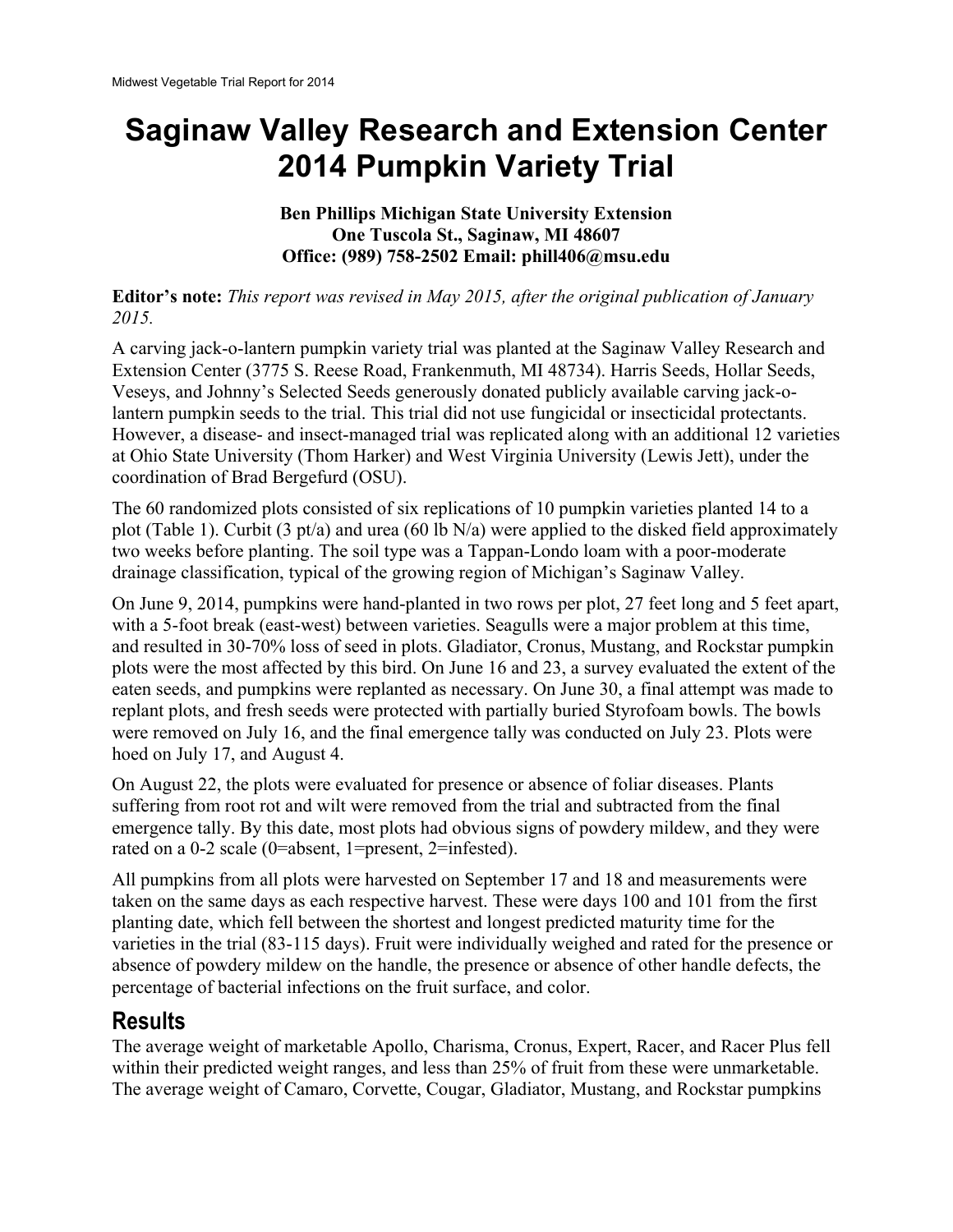fell above their predicted weight ranges (Table 1). Except for Cougar, the short 85-day pumpkins held their size within their predicted ranges, despite being harvested on day 100. However, late 110-115 day pumpkins were not as marketable, with more than 75% of Gladiator and 59% of Cronus pumpkins still too green for sale. Additionally, Gladiator, Cronus, Mustang, and Rockstar had a high proportion of seed planted three weeks later than the first set of plants due to seagull damage. This factor contributed to a lower number of marketable fruit for these varieties.

Overall, Racer and Racer Plus had significantly more fruit per acre than any other variety, though they were smaller fruit and were defoliated by a major powdery mildew infestation (Figure 1). Cronus yielded significantly heavier fruit overall ( $P < 0.001$ ), but along with Gladiator did not yield many marketable fruit at time of harvest (Figure 2). Mustang and Camaro had the lowest powdery mildew rating across their six plots. Racer and Cougar yielded the highest percentage of marketable fruits, owing mostly to their uniform color. Cougar actually started as a yellow fruit, and darkened into a rich orange color, sometimes with a small ring of green near where the handle attaches. However, this could give growers an advantage in that even under-mature fruit are uniformly yellow to yellowish-orange and look nicer than a green pumpkin in transition.

## **Acknowledgements**

Special thanks to Brad Bergefurd, Thom Harker, and Jim Jasinski, of Ohio State University for acting as mentors for this trial, and to Gerald Johnson, for the plywood Linus to decorate the plot. Thanks go to Paul Horny, and Dennis Fleishman at SVREC for their help with ground prep and equipment needs.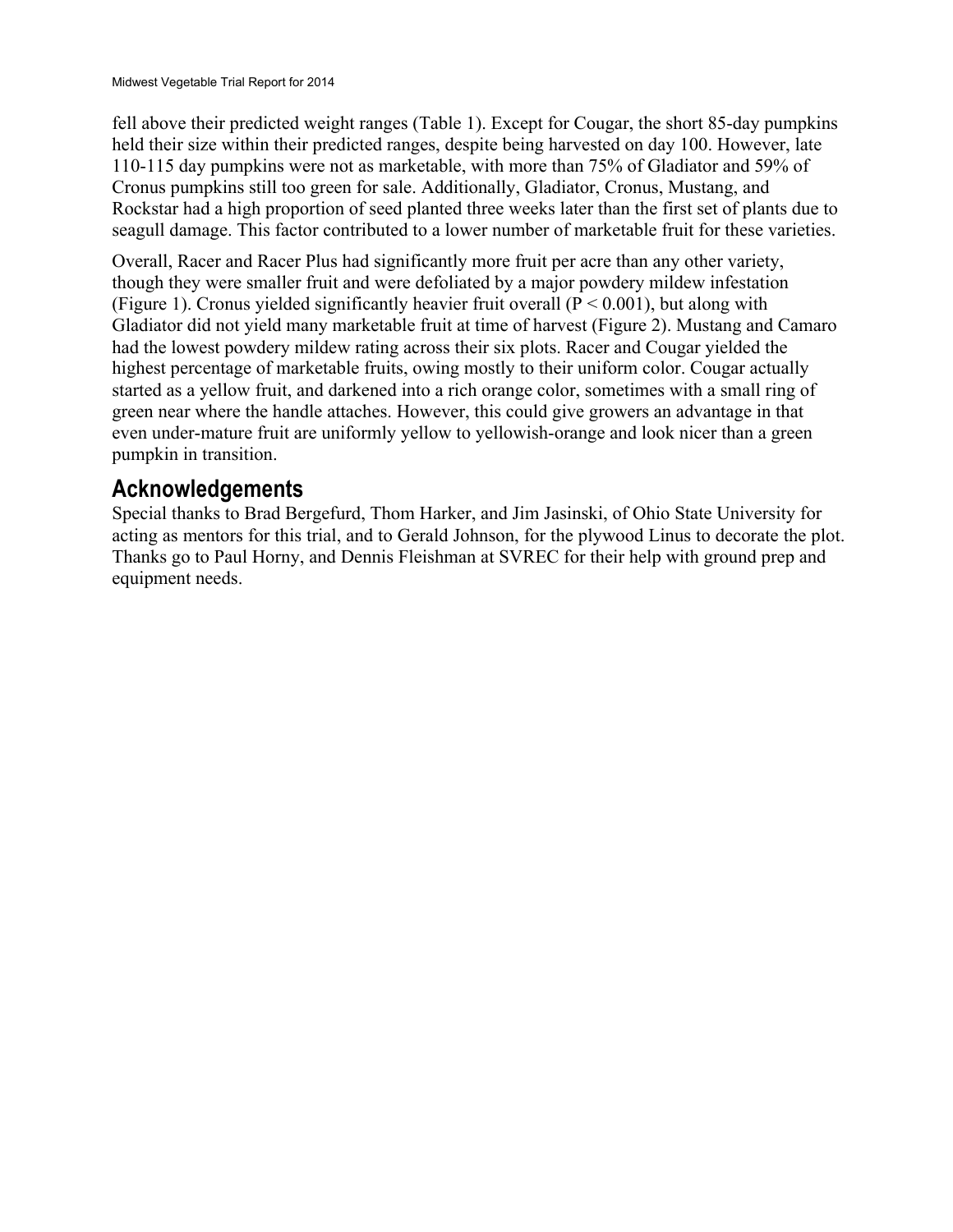| Table 1. Measured characteristics of the 12 pumpkin varieties at the Saginaw Valley Research and Extension Center, Frankenmuth,  |
|----------------------------------------------------------------------------------------------------------------------------------|
| Michigan. Six reps of pumpkins were hand-planted in 2 rows per plot, 27 feet long, and 5 feet apart. They were harvested on days |
| $100 - 101$ .                                                                                                                    |

| Variety        | Co. <sup>1</sup> | Predicted<br><b>Maturity</b><br>(days) | Weight/<br>Fruit<br>(lb) | $\frac{6}{6}$<br>Marketable <sup>2</sup> | %Emergence<br>by July 23 | Fruits/<br><b>Plant</b> | Fruit/A  | Tons/A | PMR <sup>3</sup> | <b>PM</b><br>Rating <sup>4</sup> |
|----------------|------------------|----------------------------------------|--------------------------|------------------------------------------|--------------------------|-------------------------|----------|--------|------------------|----------------------------------|
| Cougar         | HO               | 85                                     | 20.15                    | 92.31                                    | 88.44                    | 1.76                    | 2,896.48 | 28.92  | Y                | 1.00                             |
| RacerPlus      | JS               | 85                                     | 14.49                    | 81.10                                    | 86.75                    | 1.93                    | 3,692.08 | 27.03  | Y                | 1.31                             |
| Racer          | <b>JS</b>        | 85                                     | 14.81                    | 94.74                                    | 94.38                    | 1.97                    | 3,558.50 | 26.19  | N                | 2.00                             |
| Camaro         | HO               | 110                                    | 24.70                    | 79.69                                    | 90.48                    | 1.42                    | 1,932.94 | 23.80  | Y                | 0.75                             |
| Apollo         | <b>HA</b>        | 105                                    | 27.02                    | 83.87                                    | 80.63                    | 1.06                    | 1,793.38 | 23.51  | Y                | 1.00                             |
| Corvette       | HO               | 110                                    | 20.76                    | 79.07                                    | 92.33                    | 1.19                    | 2,263.54 | 23.40  | Y                | 1.00                             |
| Rockstar       | JS               | 98                                     | 30.77                    | 81.82                                    | 85.19                    | 0.79                    | 1,475.98 | 22.34  | N                | 1.03                             |
| Charisma       | <b>JS</b>        | 98                                     | 16.54                    | 87.06                                    | 84.75                    | 1.71                    | 2,677.41 | 22.06  | Y                | 1.25                             |
| Expert         | <b>VE</b>        | 88                                     | 23.47                    | 77.59                                    | 74.29                    | 1.42                    | 1,774.77 | 19.72  | N                | 1.22                             |
| <b>Mustang</b> | HO               | 100                                    | 31.42                    | 55.93                                    | 86.80                    | 0.77                    | 1,090.28 | 16.92  | Y                | 0.59                             |
| Cronus         | <b>HA</b>        | 115                                    | 38.81                    | 41.38                                    | 92.86                    | 0.30                    | 618.48   | 12.35  | Y                | 0.83                             |
| Gladiator      | HA               | 115                                    | 26.56                    | 24.44                                    | 88.96                    | 0.23                    | 396.02   | 4.11   | Y                | 0.82                             |

<sup>1</sup>Seed companies: HA=Harris, HO=Hollar Seeds, JS=Johnny's Selected Seeds, VE=Veseys Seeds<br><sup>2</sup>Marketability was determined as an orange skin that covered 75% of the fruit with no other visual defects.

 $3$ PMR: Y=indicates the product is advertised as resistant to powdery mildew, N=no indication of resistance.

<sup>4</sup>PM rating was a 3-category variable measured on all marketable and unmarketable fruit, with 0 as no powdery mildew occurrence, 2 as powdery mildew present, and 3 as full powdery mildew infestation.